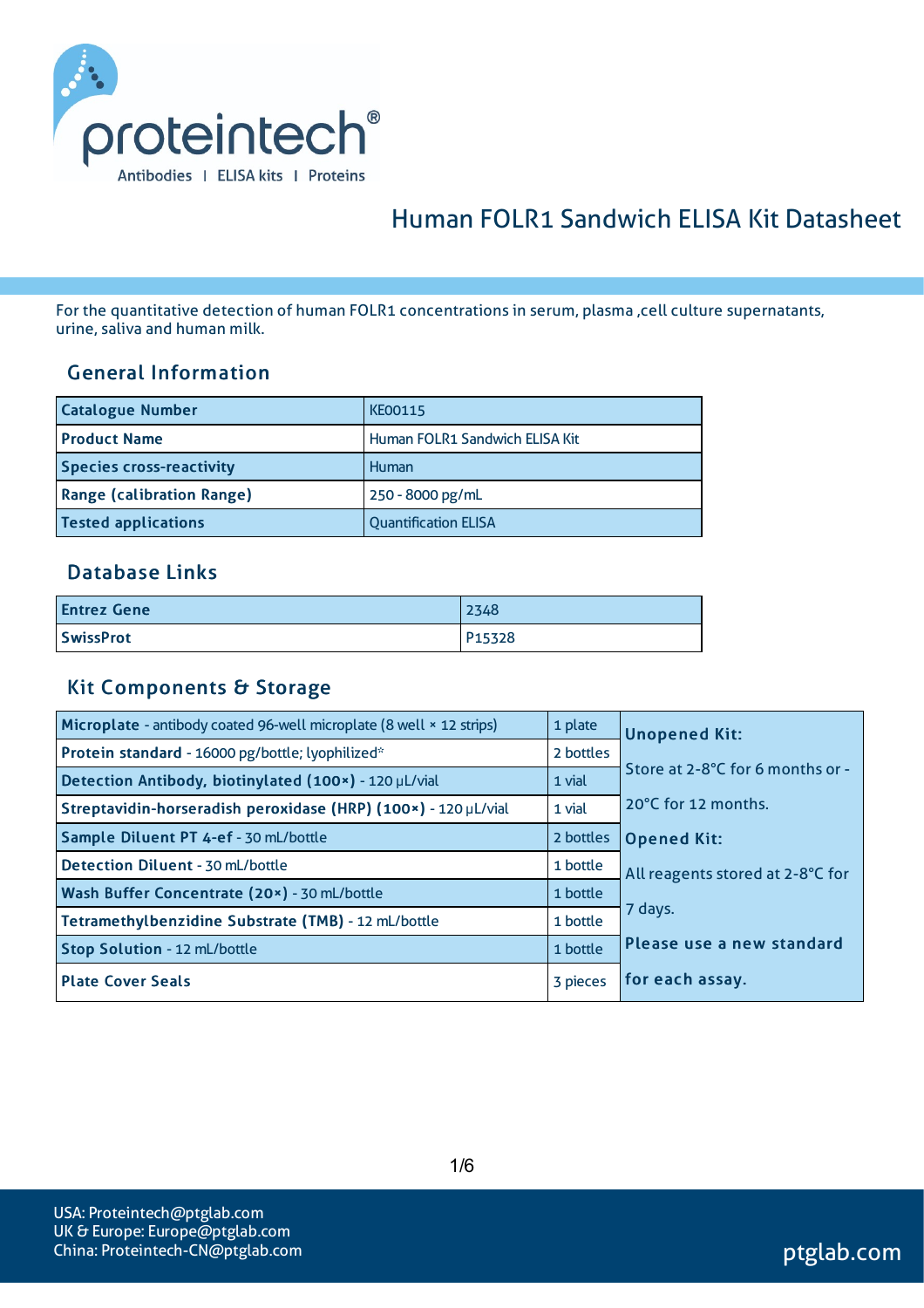#### NB: Do not use the kit after the expiration date.

Sample Diluent PT 4-ef is for protein standard and samples. Detection Diluent is for Detection antibody and Streptavidin-HRP. \*Add 2 mL Sample Diluent PT 4-ef in protein standard. Thisreconstitution gives a stock solution of 8000 pg/mL.



#### Product Description

KE00115 is a solid phase sandwich Enzyme Linked-Immuno-Sorbent Assay (Sandwich ELISA). The human FOLR1 ELISA kit isto be used to detect and quantify protein levels of endogenous human . The assay recognizes human FOLR1. An antibody specific for human FOLR1 has been pre-coated onto the microwells. The human FOLR1 protein in samples is captured by the coated antibody after incubation. Following extensive washing, another antibody of biotinylated specific for human FOLR1 is added to detect the captured human FOLR1 protein. For signal development, Streptavidin-HRP is added, followed by Tetramethylbenzidine (TMB) reagent. Solution containing sulfuric acid is used to stop color development and the color intensity which is proportional to the quantity of bound protein is measurable at 450 nm with the correction wavelength set at 630 nm.

#### Background

Folate receptor 1 (FOLR1), also known as folate receptor alpha or adult folate-binding protein (FBP), is a 38-kDa glycoprotein belonging to the folate receptor family. The receptor binds to folate and reduced folic acid derivatives and mediates delivery of 5-methyltetrahydrofolate to the interior of cells. FOLR1 is a secreted protein that either anchors to membranes via a glycosylphosphatidylinositol linkage or existsin a soluble form. FOLR1 expression is often limited to the apical surfaces of epithelium in the lung, kidney and choroid plexus but is differentially overexpressed in a variety of solid tumors such as ovarian cancer, nonsmall cell lung cancer, breast cancer, kidney cancer and high-grade osteosarcoma.

#### Sample Preparation

The samples may require proper dilution to fall within the range of the assay. The human milk is better to be diluted 1:1000 before assay, the urine is better to be diluted 1:4, the saliva is better to be diluted 1:16 and 1:2 dilution is

USA: Proteintech@ptglab.com UK & Europe: Europe@ptglab.com China: Proteintech-CN@ptglab.com and ptglab.com ptglab.com ptglab.com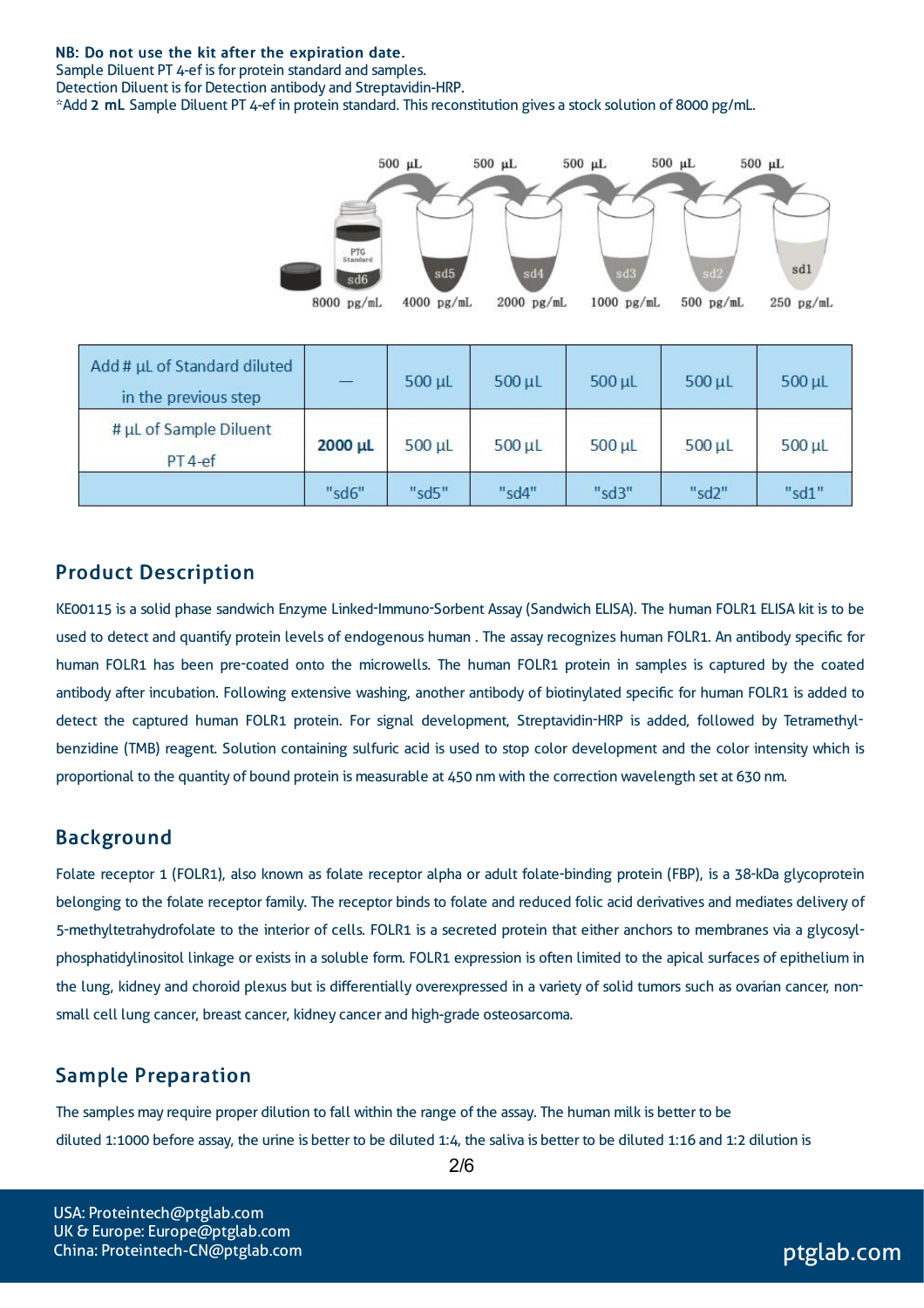#### Safety Notes

This product is sold for lab research and development use ONLY and not for use in humans or animals. Avoid any skin and eye contact with Stop Solution and TMB. In case of contact, wash thoroughly with water.

#### Assay Procedure Summary

| <b>Step</b>              | <b>Reagent</b>                                                                                   | Volume      | <b>Incubation</b> | Wash        | <b>Notes</b>                 |  |  |
|--------------------------|--------------------------------------------------------------------------------------------------|-------------|-------------------|-------------|------------------------------|--|--|
|                          | <b>Standard and Samples</b>                                                                      | $100 \mu L$ | $120 \text{ min}$ | 4 times     | Cover Wells incubate at 37°C |  |  |
| $\overline{\phantom{a}}$ | <b>Diluent Antibody Solution</b>                                                                 | $100 \mu L$ | $60 \text{ min}$  | 4 times     | Cover Wells incubate at 37°C |  |  |
|                          | <b>Diluent HRP Solution</b>                                                                      | $100 \mu L$ | $40 \text{ min}$  | 4 times     | Cover Wells incubate at 37°C |  |  |
| 4                        | <b>TMB Substrate</b>                                                                             | $100 \mu L$ | 15-20 min         | Do not wash | Incubate in the dark at 37°C |  |  |
|                          | <b>Stop Solution</b>                                                                             | $100 \mu L$ | $0 \text{ min}$   | Do not wash | $\overline{\phantom{a}}$     |  |  |
| 6                        | Read plate at 450 nm and 630 nm immediately after adding Stop solution. DO NOT exceed 5 minutes. |             |                   |             |                              |  |  |

#### Example data

These standard curves are provided for demonstration only. A standard curve should be generated for each set of samples assayed.



| (pg/mL) | O.D            | <b>Average</b> | <b>Corrected</b> |
|---------|----------------|----------------|------------------|
| O       | 0.095<br>0.093 | 0.094          |                  |
| 250     | 0157<br>0.158  | 0.158          | 0.028            |
| 500     | 0.234<br>0.233 | 0.234          | 0.14             |
| 1000    | 0.434<br>0.422 | 0.428          | 0.334            |
| 2000    | 0.793<br>0.819 | 0.806          | 0.712            |
| 4000    | 1.549<br>1.583 | 1.566          | 1.472            |
| 8000    | 2.514<br>2.571 | 2.543          | 2.449            |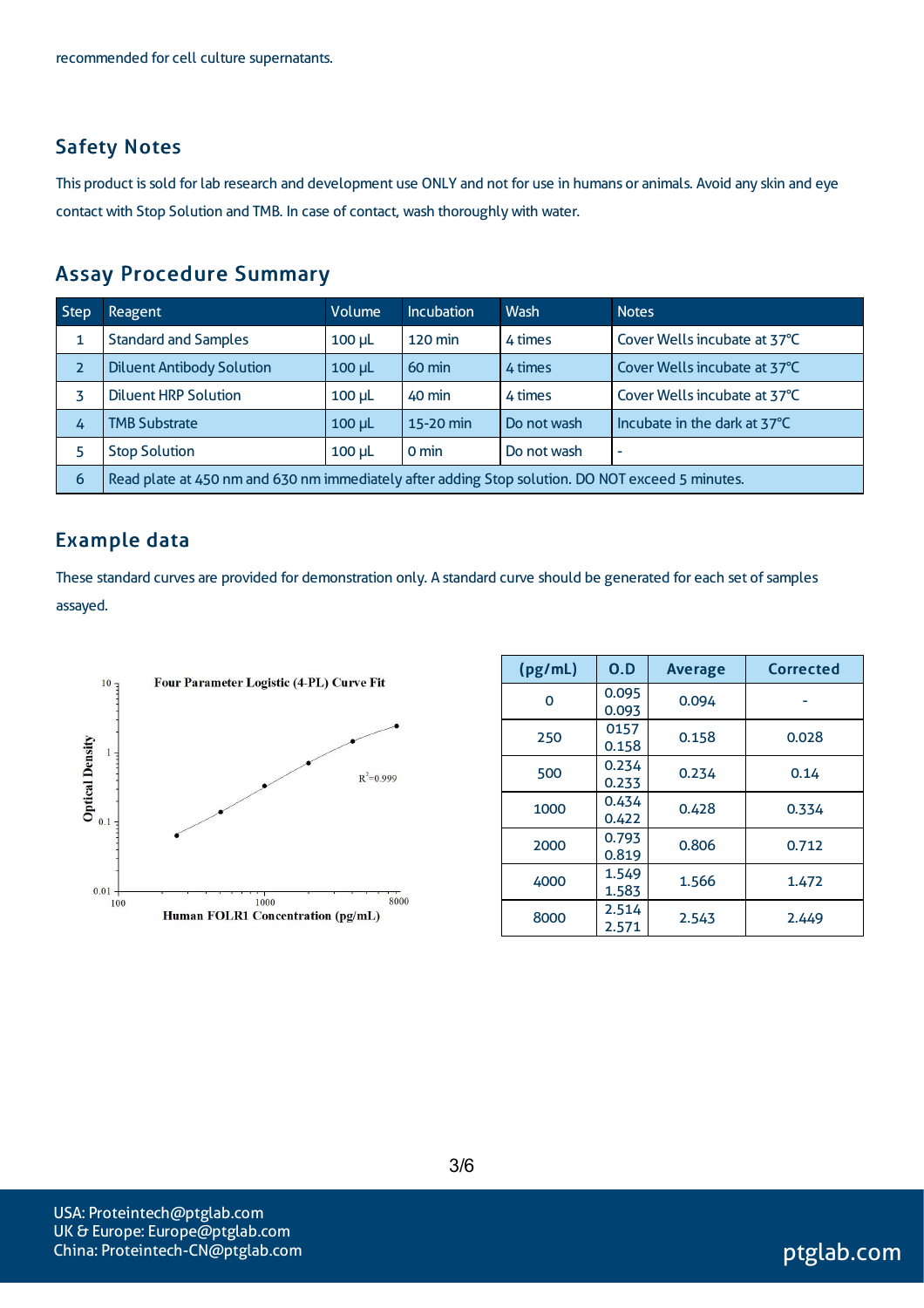# Precision

Intra-assay Precision (Precision within an assay) Three samples of known concentration were tested 20 times on one plate to assessintra-assay precision.

Inter-assay Precision (Precision between assays) Three samples of known concentration were tested in 24 separate assaysto assessinter-assay precision.

|        |    | Intra-assay Precision |           |        | <b>Inter-assay Precision</b> |              |    |              |           |        |
|--------|----|-----------------------|-----------|--------|------------------------------|--------------|----|--------------|-----------|--------|
| Sample | n. | Mean (pg/mL)          | <b>SD</b> | $CV\%$ |                              | Sample<br>'n |    | Mean (pg/mL) | <b>SD</b> | $CV\%$ |
|        | 20 | 494.9                 | 14.5      | 2.9    |                              |              | 24 | 482.8        | 21.0      | 4.3    |
|        | 20 | 944.2                 | 22.4      | 2.4    |                              |              | 24 | 933.4        | 50.6      | 5.4    |
|        | 20 | 3,824.7               | 110.3     | 2.9    |                              |              | 24 | 3,760.1      | 133.3     | 3.5    |

#### Recovery

The recovery of FOLR1 spiked to three different levels in four samples throughout the range of the assay in various matrices was evaluated.

| Sample Type               |        | Average% of Expected | Range (%) |
|---------------------------|--------|----------------------|-----------|
| Human plasma              | 1:2    | 86                   | 75-96     |
|                           | 1:4    | 91                   | 80-105    |
| Cell culture supernatants | 1:2    | 104                  | 82-121    |
|                           | 1:4    | 107                  | 100-115   |
| Human milk                | 1:4000 | 88                   | 84-101    |
|                           | 1:8000 | 106                  | 99-112    |
| Human saliva              | 1:32   | 108                  | 98-123    |
|                           | 1:64   | 101                  | 87-120    |
| Human urine               | 1:8    | 95                   | 79-118    |
|                           | 1:16   | 89                   | 73-112    |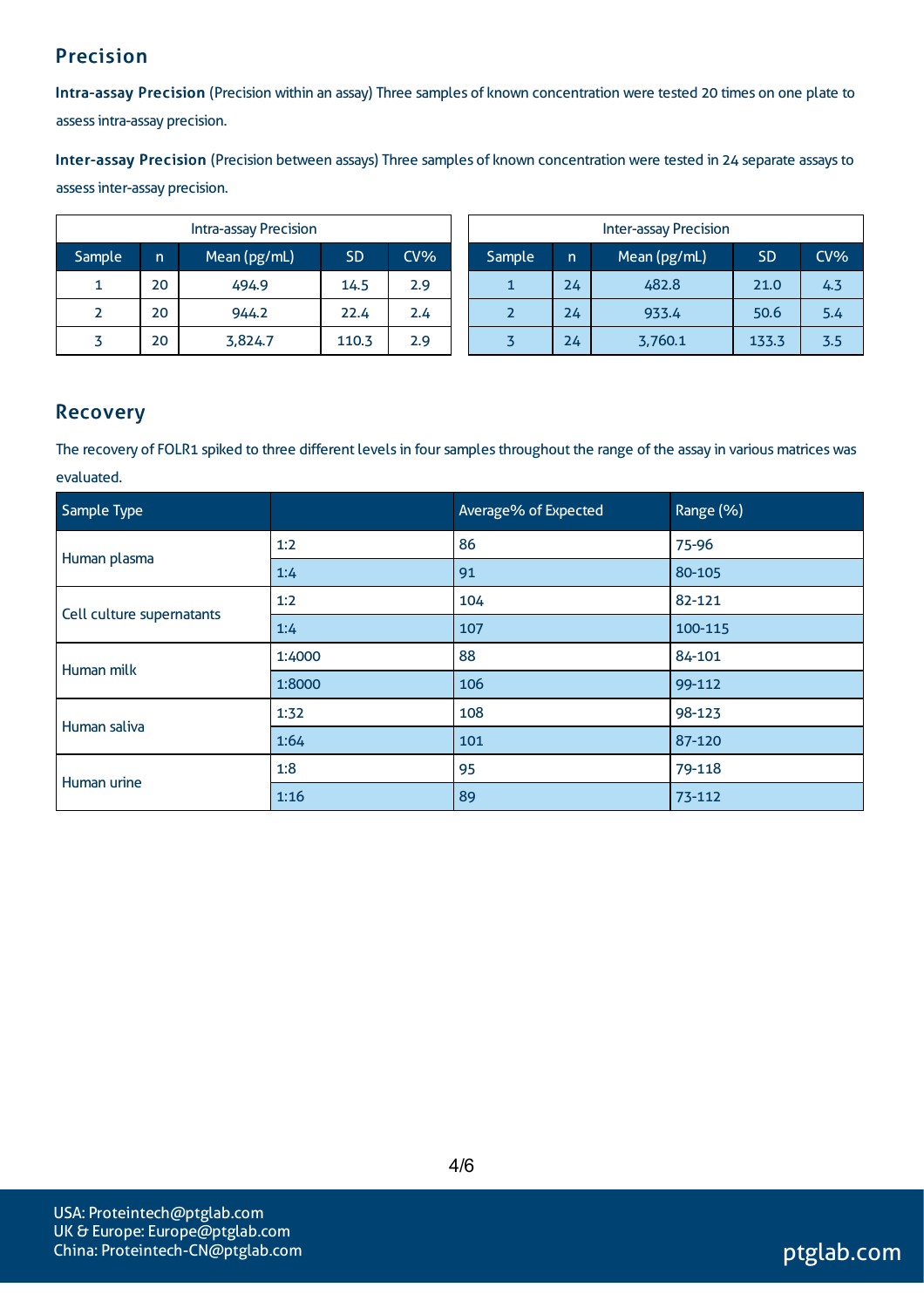# Sample Values

Samples from healthy volunteers were evaluated for FOLR1 in this assay. No medical histories were available for the donors

used in this study.

| Sample Type        | Mean of Detectable (pg/mL) | Range (pg/mL)       |
|--------------------|----------------------------|---------------------|
| Human serum (n=16) | 528                        | 193-962             |
| Human plasma(n=16) | 292                        | 139-602             |
| Human milk $(n=7)$ | 4,373,875                  | 2,996,644-6,225,737 |
| Human saliva(n=8)  | 67,114                     | 36,309-182,706      |
| Human urine(n=8)   | 8,003                      | 947-18,037          |

# Sensitivity

The minimum detectable dose of human FOLR1 is 3.5 pg/mL. This was determined by adding two standard deviations to the concentration corresponding to the mean O.D. of 20 zero standard replicates.